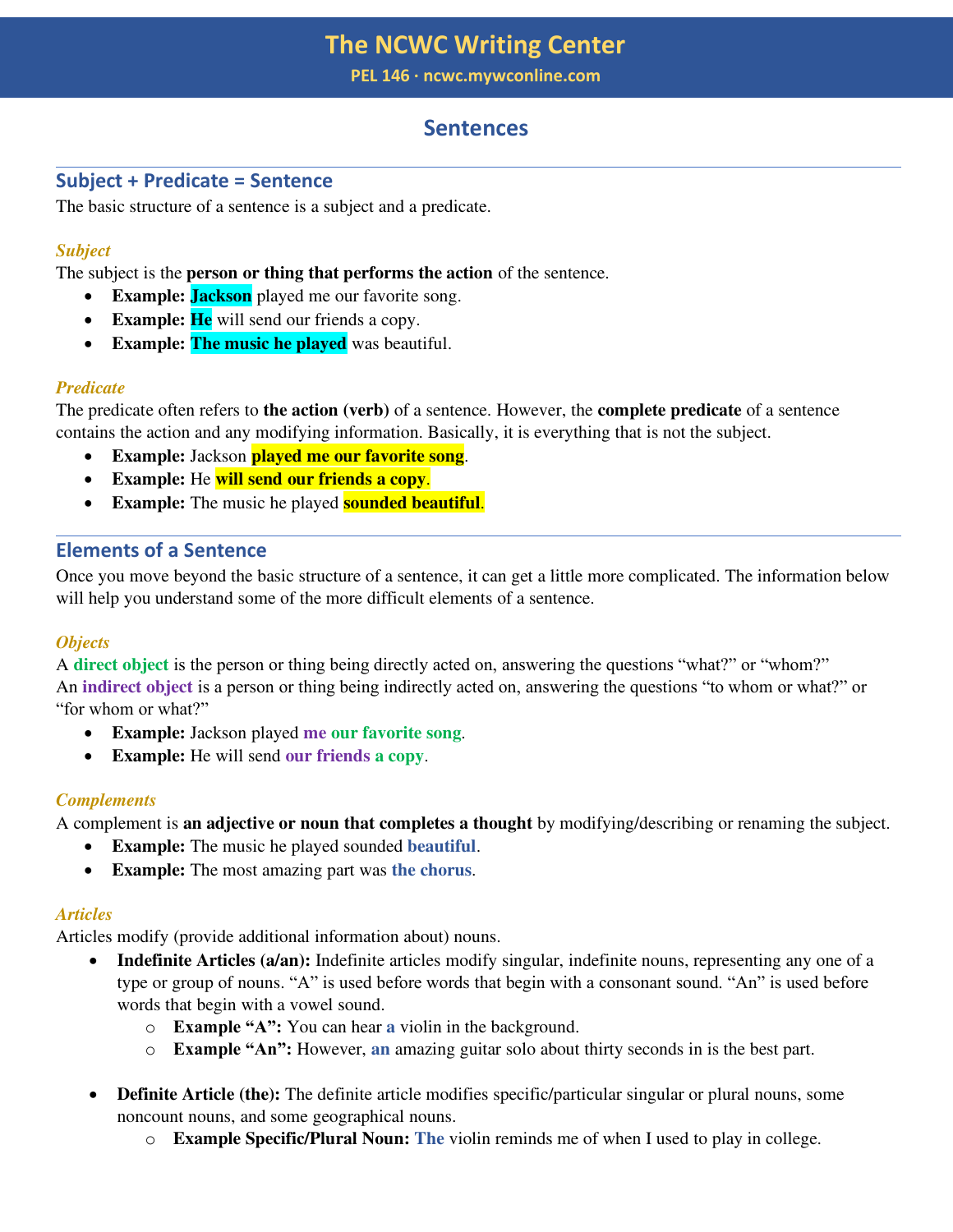**PEL 146 ∙ ncwc.mywconline.com**

- o **Example Noncount Noun: The** work it requires to get good is intense.
- o **Example Geographical Noun:** The band lives in **the** northeast of **the** United States near **the** Atlantic Ocean.

# *Conjunctions*

Conjunctions **link words, phrases, and clauses together**.

- **Coordinating Conjunctions:** There are seven coordinating conjunctions: **for**, **and**, **nor**, **but**, **or**, **yet**, **so**  (fanboys). They connect grammatically equal (parallel) items together (word to word, phrase to phrase, clause to clause).
	- o **Example:** I don't know much about the band **or** the song, **but** I found out the song was written about their favorite spot in the mountains **and** tries to emulate the sound of the wind through the trees.
- **Correlative Conjunctions:** These conjunctions come in pairs and are followed by grammatically equal items. These include "**either…or**," "**both…and**," "**not only…but also**," and "**neither…nor**."
	- o **Example: Both** Jackson **and** I like to visit the mountains.
- **Subordinating Conjunctions:** These conjunctions connect clauses together but make one clause dependent on the other (see Dependent Clauses below). Example subordinating conjunctions include the following: **although**, **as soon as**, **because**, **even if**, **in order that**, **now that**, **since**, **that**, **though**, **unless**, **when**, **where**, **while**, etc.
	- o **Example: Whenever** we hear this song, we remember our past vacations.
- **Conjunctive Adverbs:** These conjunctions connect independent clauses together (see Independent Clauses below). Example conjunctive adverbs include the following: **after all**, **finally**, **for example**, **furthermore**, **however**, **in addition**, **likewise**, **meanwhile**, **next**, **on the contrary**, **otherwise**, **still**, **then**, etc. To punctuate a conjunctive adverb, place a semicolon before and a comma after.
	- o **Example:** We listen to it at least once a week**; however,** it never gets old.

# *Modifiers*

Modifiers are **words, phrases, and clauses that provide additional information** about another word, phrase, or clause in the sentence. Words that act as modifiers include adjectives (modify nouns) and adverbs (modify verbs, adverbs, and adjectives). Phrases and clauses that act as modifiers also function as adjectives and adverbs. These will be discussed more in the Phrases and Clauses sections.

- **Example Adjective Modifier:** We invited our **wonderful** friends over for a **delicious** dinner.
- **Example Adverb Modifier:** They **happily** agreed to join us.
- **Example Phrase Modifier:** We decided to make **our famous pasta dish**.
- **Example Clause Modifier: After buying all the ingredients**, we turned on some music to cook.

Be careful where you place modifiers in the sentence. A **misplaced modifier** is a modifier with ambiguous or illogical placement, making it difficult to determine what word is being modified. A **dangling modifier** is a modifier that does not seem to modify anything in the sentence.

- **Example Misplaced Modifier:** Jackson chatted with me **chopping the salad**. (**Incorrect:** Who is chopping the salad?)
- **Example Correction:** Jackson**, chopping the salad,** chatted with me. (**Correct:** Now it is clear that Jackson was chopping the salad.)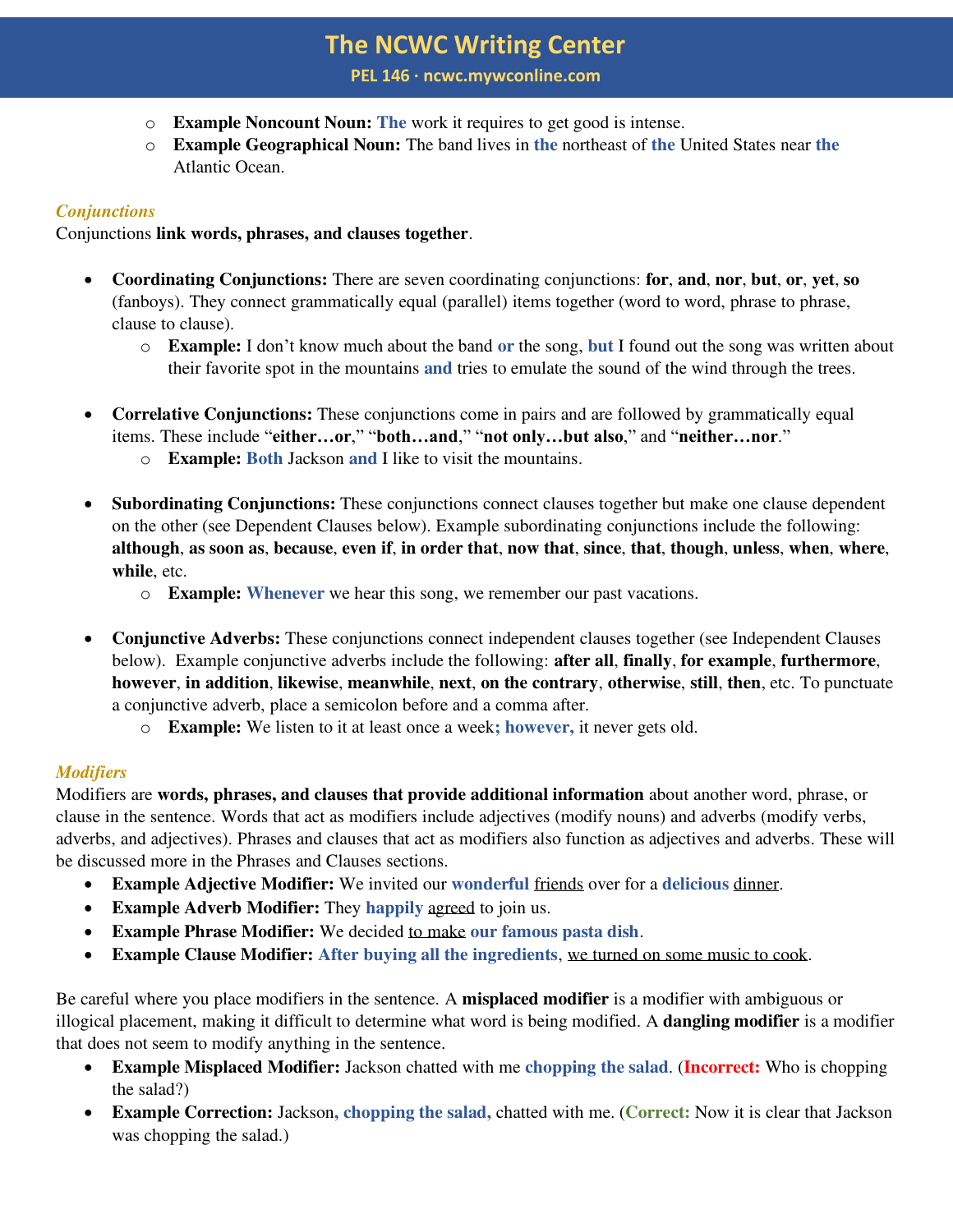**PEL 146 ∙ ncwc.mywconline.com**

- **Example Dangling Modifier: Completing the pasta sauce**, the noodles needed to be boiled. (**Incorrect:** Who completed the pasta sauce?)
- **Example Correction: Completing the pasta sauce**, I needed to boil the noodles. (**Correct:** Now it is clear that I am the subject completing the actions of the sentence.)

#### *Phrases*

Phrases are **groups of related words that do not convey a complete meaning on their own**.

**Noun Phrase:** Acts as a noun

*Noun + Modifiers*

- o **Example: The music playing in the kitchen** echoed down the hallway.
- **Verb Phrase:** Acts as a verb

 *Main Verb + Auxiliary/Helping Verbs*

- o **Example:** The sound **was still reverberating** as the song ended.
- **Prepositional Phrase:** Prepositional phrases at the beginning of a sentence are followed by a comma. *Preposition + Object of the Preposition (noun/pronoun) + Modifiers*
	- o **Example:** The water **in my tall water glass** rippled from the sound.
- **Adjective Phrase:** Acts as an adjective (modifies a noun) and may be a prepositional phrase *Adjectives + Modifiers*
	- o **Example: The dusty old** record player fell silent.
- **Adverb Phrase:** Acts as an adverb (modifies a verb or adverb) and may be a prepositional phrase  *Adverbs + Noun/Preposition/Modifiers*
	- o **Example:** Jackson **very gently** placed the needle back on the record.
- **Infinitive Phrase:** Acts as a noun, adjective, or adverb

*Infinitive (to + verb) + Modifiers*

- o **Example:** We wanted **to hear it again**.
- **Gerund Phrase:** Acts as a noun

*Gerund (verb + ing) + Modifiers*

- o **Example:** We both enjoy **listening to the song quite a bit**.
- **Participle Phrase:** Acts as an adjective and is always set off with commas—

 *Present-Participle Verb (verb + ing) or Past Participle Verb + Modifiers* 

- o **Example: Dancing around the kitchen to the music,** we began to make dinner.
- **Absolute/Nominative Phrase:** Acts as a sentence modifier and is set off by commas—

 *Noun/Pronoun + Participle + Modifiers* 

o Example: We greeted our guests**, smiles lighting our faces**.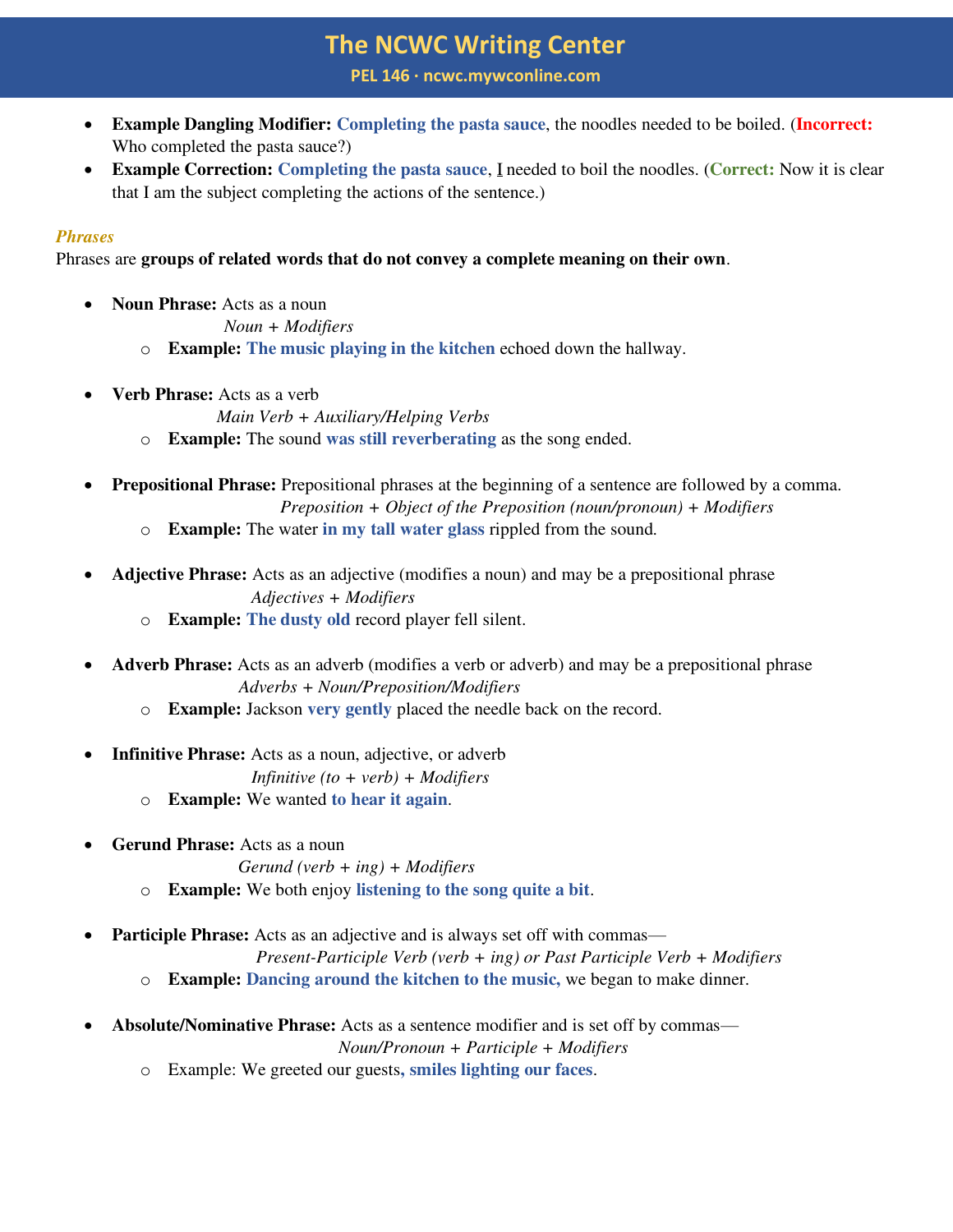**PEL 146 ∙ ncwc.mywconline.com**

#### *Clauses*

Clauses are **groups of related words that include both a subject and a verb**. However, they may not stand as complete sentences on their own.

**Independent Clause:** *Subject + Verb = Complete Thought*

Independent clauses can stand on their own as complete sentences.

• **Example:** We all listened to the music at dinner.

# **Dependent/Subordinate Clause:** *Incomplete Thought*

Dependent clauses are not complete sentences on their own and must be connected to an independent clause. There are three types of dependent clause: **relative/adjectival clauses**, **noun clauses**, and **adverbial clauses**.

• **Relative/Adjectival Clause:** *Relative Pronoun or Adverb + Subject + Verb = Incomplete Thought Relative Pronoun as Subject + Verb = Incomplete Thought* 

Relative clauses are dependent clauses that function as adjectives and describe the noun that precedes them. Examples of relative pronouns include "**who**," "**whom**," "**that**," **where**," "**which**," etc.

**Essential relative clauses**, clauses needed to understand the sentence, do not require commas. **Nonessential relative clauses**, clauses that provide additional information, should be set off with commas wherever they occur in the sentence.

- o **Example Essential Relative Clause:** Mallori is the only one **who didn't like the music**.
- o **Example Nonessential Relative Clause:** Mallori**, who didn't like the music,** refused to listen to the recording.

• **Noun Clause:** *A clause that functions as a noun* Noun clauses are dependent clauses. Unlike relative and adverbial clauses, a noun clause is always an essential part of the sentence and it does not act as descriptor.

- o **Example: What Mallori did** hurt Jackson's feelings.
- o **Example:** He wanted to know **why she wouldn't try it.**
- **Adverbial Clause:** *Subordinate Conjunction + Subject + Verb = Incomplete Thought*

Adverbial clauses are dependent clauses that function as adverbs, answering the questions where, when, how, how much, how often, and why. Examples of subordinate conjunctions include "**however**," "**whenever**," "**since**," "**because**," "**when**," "**if**," etc. When these clauses occur at the beginning of the sentence, they are followed by a comma. If they come at the end, there is no comma between them and the independent clause.

- o **Example: When the chorus began,** he sang along.
- o **Example:** He sang along **when the chorus began.**

# **Types of Sentences**

There are four types of sentences. Simple, compound, complex, and compound-complex.

# *Simple*

A simple sentence contains only **one independent clause**.

- **Example:** My family went to the beach over the summer.
- **Example:** The sound of the crashing waves whispered across the sand.